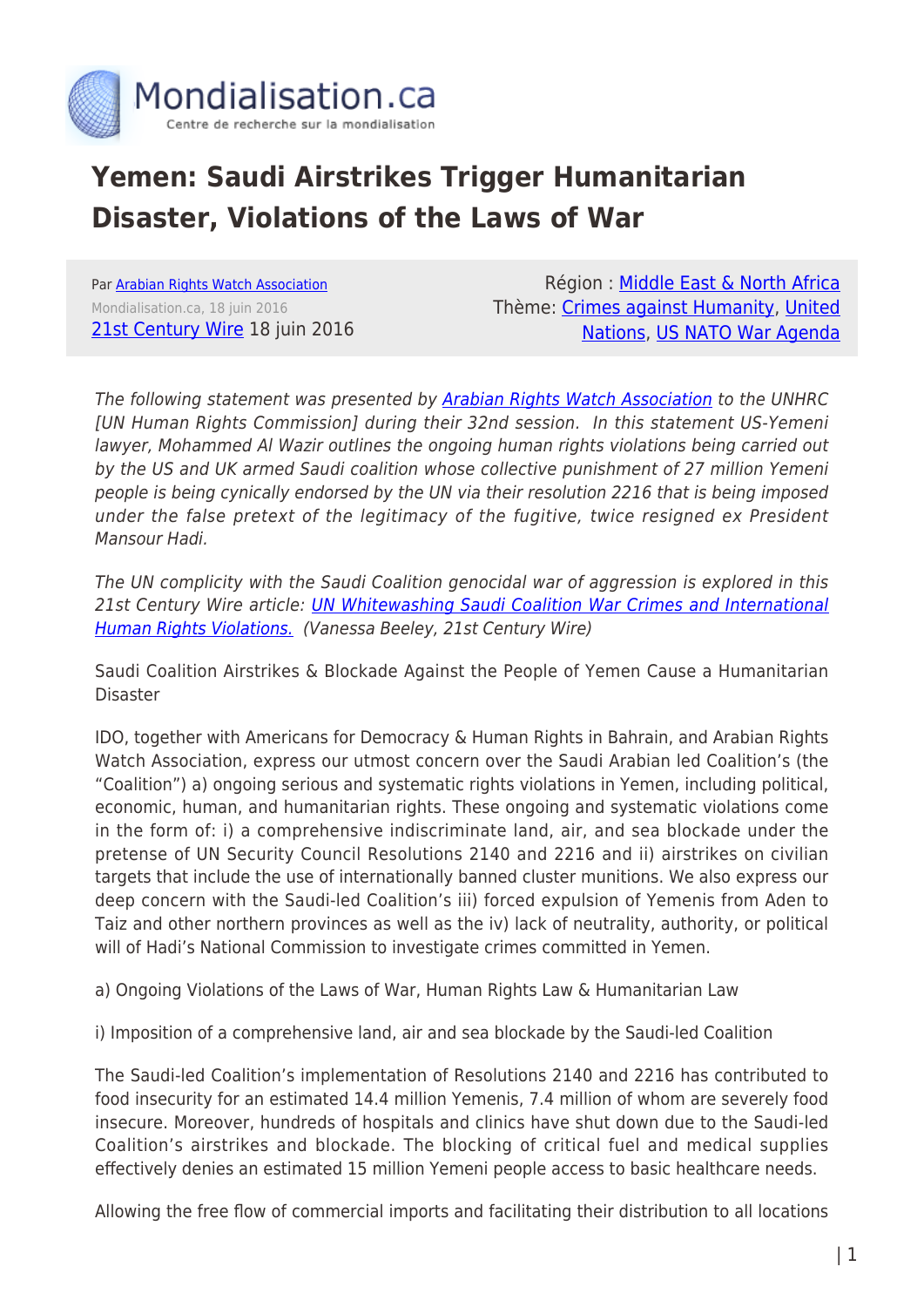are essential in stemming further increases in humanitarian needs. According to the 2016 Humanitarian Needs Overview, since the crisis began, the Coalition's blockade – as well as damage to port infrastructure due to air strikes – have added to the humanitarian burden by preventing or discouraging commercial imports into the country:

Over 90 per cent of staple food (such as cereals) in Yemen was imported prior to the crisis, and the country was using an estimated 544,000 metric tons of fuel per month before the crisis. Fuel is essential to distribute food, pump water and run hospital generators, among other critical activities. In September, OCHA estimated that commercial fuel imports fell to just 1 per cent of monthly requirements, and food imports hit their second-lowest level since the crisis began. These restrictions constitute a major driver of shortages and rising prices of basic commodities, which have in turn contributed to crippling the economy. Health facilities continue to close at alarming rates due to shortages of fuel and other basic supplies. Without critical commodities, needs across sectors are rising, and response efforts are being hampered.

According to Ahmed Alshami, the Executive Director at Arabian Rights Watch Association, the mechanism used during the past 14 months to search ships for weapons has been abused to block commercial goods and humanitarian aid. Ships are stopped by the Saudi Coalition, delayed from entry for days, weeks or months at a time under the pretext of ongoing weapons searches before being allowed to continue. Some sources report extortion is also used to restrict shipping into Yemen. Some ships are simply denied entry altogether.

We further call attention to the text of the UNSC Resolutions which involve an arms embargo, asset freeze and travel ban on 5 named individuals. These UNSC resolutions do not sanction war, nor do they enact a comprehensive land, air, and sea blockade to police and sanction regular trade, both import and export, in commercial goods, including food, medical and fuel supplies, and humanitarian aid.

We appreciate the efforts announced by the UN Secretary-General to institute a United Nations Verification and Inspection Mechanism (UNVIM) for the facilitation of commercial imports to 3 out of the 5 main ports in Yemen however express concern at the level of awareness regarding the new program. Given the website and forms are still only offered in English, we recommend translating the website and hosted documents into Arabic and launching a corresponding awareness campaign to increase registration participation and compliance.

ii) Airstrikes on civilian targets that include the use of internationally banned cluster munitions

According to the Legal Center for Rights and Development, in the first 12 months of the war, a total of 9136 civilians were documented to have been killed by Saudi-led Coalition airstrikes. 5,271 were men (58%), 1,654 were women (18%), and 2,211 were children (24%). The total number of civilians wounded due to the indiscriminate airstrikes exceeds 16,000. 622 bridges and roads were destroyed along with 135 power plants, 188 water stations, 195 telecom stations, 14 airports, 11 sea ports and harbors, 325,000 residential homes, 250 hospitals and clinics, 43 colleges and universities, 630 schools and causing 3,750 others to close down.

In addition to the indiscriminate use of air power to attack civilian populations, the Saudi-led coalition has also been documented to have used internationally banned cluster munitions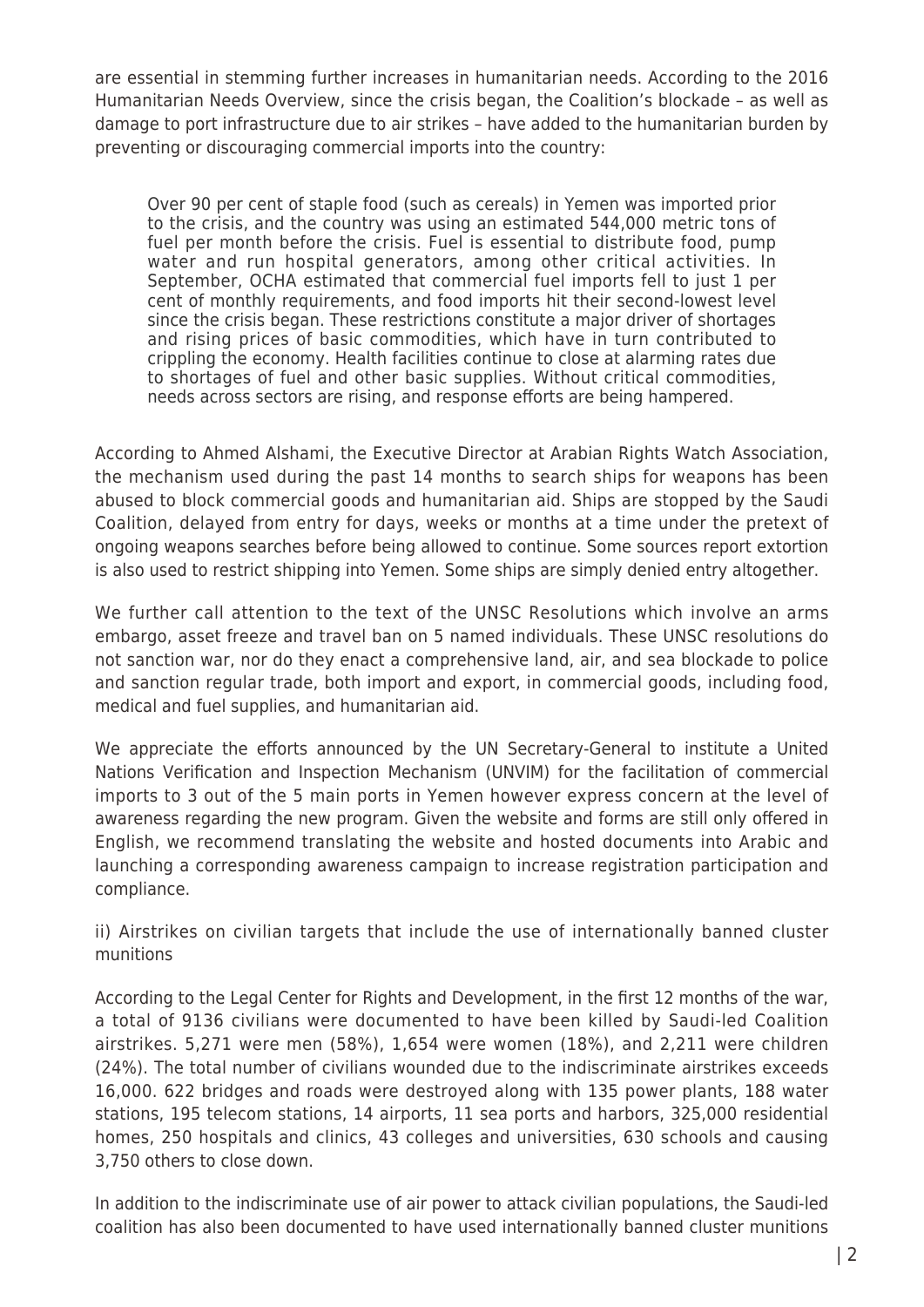on civilian populations in violation of the principles of distinction, proportionality, and military necessity. According to many local and international NGOs, young children have been killed and maimed by unexploded toy-like sub-munitions that can detonate upon touch. A 10 day research trip to Saada, Hajjah and Sanaa by Amnesty International revealed that US, UK, and Brazilian cluster munitions were used by the Saudi Coalition resulting in the death or injury of 16 civilians including nine children, two of whom were killed. According to the report, these casualties took place days, weeks, and sometimes months after the bombs were dropped by coalition forces in Yemen.

iii) Forced Expulsion of Yemenis from Aden by Saudi led Coalition and Hadi government-inexile

We further raise our continued concern with the Coalition and the Hadi government-inexile's ongoing rights violations in Yemen. Particularly, the measure by the governmentappointed security forces to expel from Aden over 800 Yemenis with links to the Taiz governorate. This policy is worrisome as it employs discrimination and provincial bigotry threatening the right to life, employment and mobility for thousands of Yemenis. The expulsion which was ordered at the behest of security officers appointed by the Hadi government-in-exile without his express order indicates his lack of control in Aden and raises further questions about his government's legitimacy. Despite the Hadi governmentin-exile's subsequent disapproval of the expulsion of Yemenis from Aden, it has not managed to end the policy nor remedy those affected. Instead we remain concerned that hundreds more Yemenis are threatened by expulsion to northern governorates.

iv) Inability of Hadi's national commission to investigate the crimes being committed in Yemen

In the 31st Session of the Human Rights Council, Deputy High Commissioner for Human Rights, Kate Gilmore, reported that over 55% of the casualties in Yemen were due to Coalition airstrikes and demanded the beginning of investigations. In response, the Hadi government-in-exile appointed Minister of Human Rights, Izz Aldin Alasbahi, requested a review of the statements made by OHCHR regarding the casualties that occurred in Yemen, disputing the impartiality and accuracy of the Deputy High Commissioner's assessment. This posture will not lend itself to an impartial investigation into the crimes committed in Yemen.

Taken together, the airstrikes and blockade are measures deliberately inflicted on the whole of the Yemeni people that create conditions of life calculated to bring about their physical destruction, the extent of which appear to constitute crimes against humanity and war crimes. As a belligerent in this multifaceted conflict, neither the National Commission, nor the Saudi Coalition may be reasonably expected to impartially investigate its own role in such crimes. Only through the establishment of an independent, international commission with a mandate to document abuses on all sides, and make impartial recommendations to the UN Security Council for referral to the International Criminal Court, can true accountability be accomplished.

## Recommendation

At the 32nd Session of the Human Rights Council, IDO together with Americans for Democracy & Human Rights in Bahrain, and Arabian Rights Watch Association, urge UN Member States to renew their calls to: